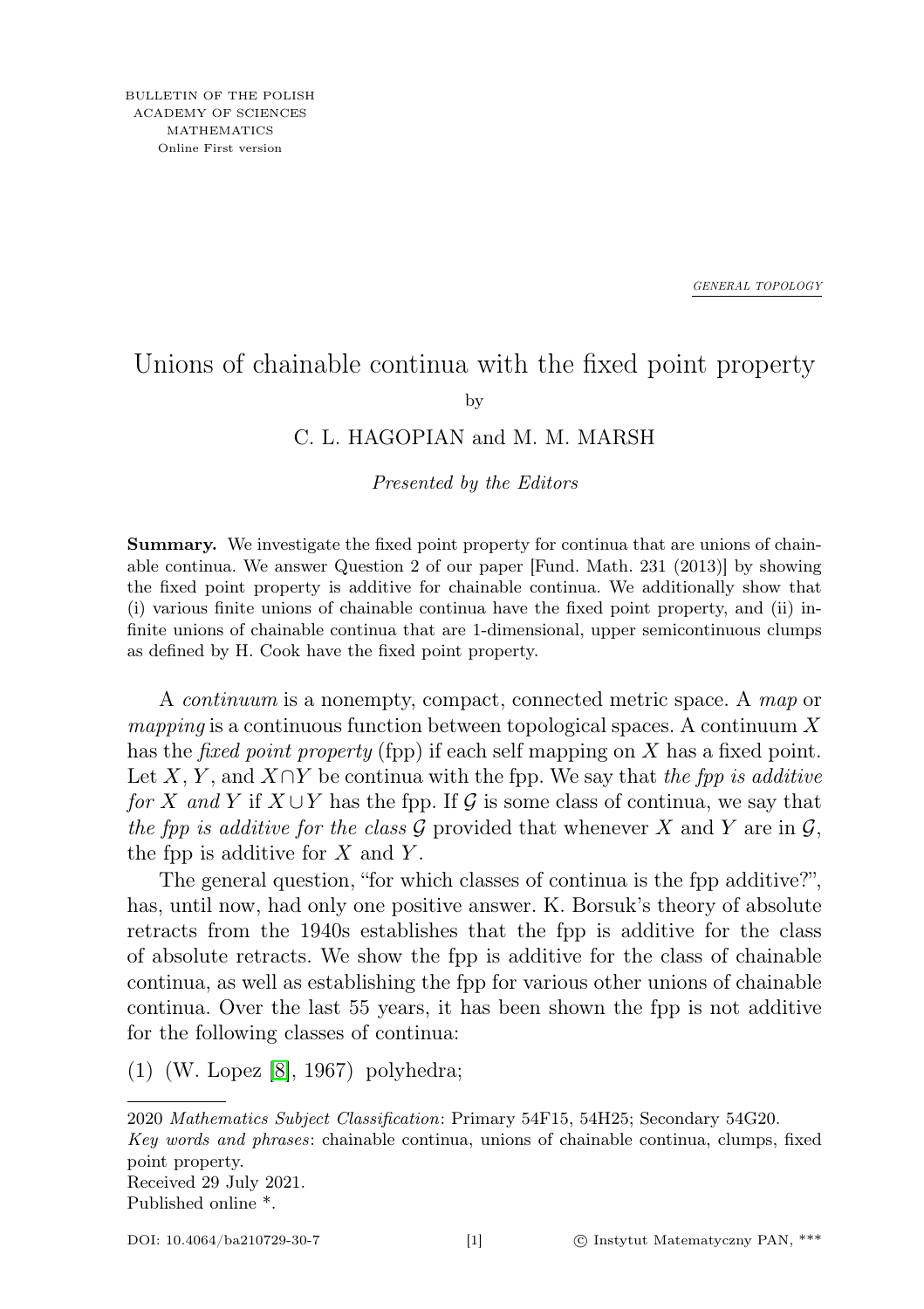- (2) (A. L. Yandl [\[16\]](#page-7-1), 1968) one-dimensional, planar continua;
- (3) (R. Mańka [\[11\]](#page-7-2), 1987) uniquely arcwise connected curves;
- (4) (R. Mańka [\[12\]](#page-7-3), 1990) rational, arcwise connected continua;
- (5) (C. L. Hagopian and M. M. Marsh [\[4\]](#page-7-4), 2015) tree-like continua.

Furthermore, the fpp is not additive for the classes of  $n$ -cell-like continua for  $n \geq 2$ , since R. L. Russo [\[14\]](#page-7-5) and Hagopian [\[13,](#page-7-6) Theorem 6] independently proved each tree-like continuum can be realized as an  $n$ -cell-like continuum. There are various positive and negative results for the fpp of unions of continua X and Y with the fpp when additional conditions are added, particularly when strong conditions are placed on the continuum  $X \cap Y$ . For example, it is easy to prove the wedge of two continua with the fpp must have the fpp. Further discussion and more references can be found in [\[4,](#page-7-4)] Section 1].

Surprisingly, the question of additivity of the fpp for the class of chainable continua has remained unanswered, and consequently presented an obvious gap that needs filling in this area of study. Using results of T. Maćkowiak, who continued work begun by Mańka [\[10\]](#page-7-7), H. Bell [\[1\]](#page-7-8), and Sieklucki [\[15\]](#page-7-9), we establish a number of positive results for unions of chainable continua. Two questions of interest remain open.

QUESTION 1 (Mańka [\[12,](#page-7-3) Remark, p. 35]). If X and Y are one-dimensional, planar continua with the fpp, and  $X \cap Y$  is arcwise connected, must  $X \cup Y$  have the fpp?

QUESTION 2 (Hagopian and Marsh [\[4,](#page-7-4) Question 1, p. 218]). If X and Y are tree-like continua with the fpp, and  $X \cap Y$  is a dendroid, must  $X \cup Y$ have the fpp?

A continuum is hereditarily unicoherent if each pair of its intersecting subcontinua has a connected intersection. A dendroid is an arcwise connected, hereditarily unicoherent continuum. A continuum  $X$  is *chainable* if for each  $\epsilon > 0$ , there is a finite collection  $U_1, \ldots, U_n$  of open sets covering X such that  $U_i \cap U_j \neq \emptyset$  if and only if  $|i - j| \leq 1$ , and  $\text{diam}(U_i) < \epsilon$  for  $1 \leq i \leq n$ . In 1951, O. H. Hamilton [\[5\]](#page-7-10) proved chainable continua have the fpp.

Given  $\epsilon > 0$ , a mapping  $f: X \to Y$  is an  $\epsilon$ -mapping if for each  $y \in Y$ ,  $\text{diam}(f^{-1}(y)) < \epsilon$ . A continuum X is arc-like if for each  $\epsilon > 0$ , there exists an  $\epsilon$ -mapping from X onto [0, 1]. A continuum X is tree-like if for each  $\epsilon > 0$ , there exists a tree T and an  $\epsilon$ -mapping from X onto T. It is well known that a continuum is chainable if and only if it is arc-like.

A continuum is indecomposable if it is not the union of two proper subcontinua. Let x be a point of a continuum X. The x-composant of X is the union of all proper subcontinua of  $X$  that contain  $x$ . If  $X$  is indecom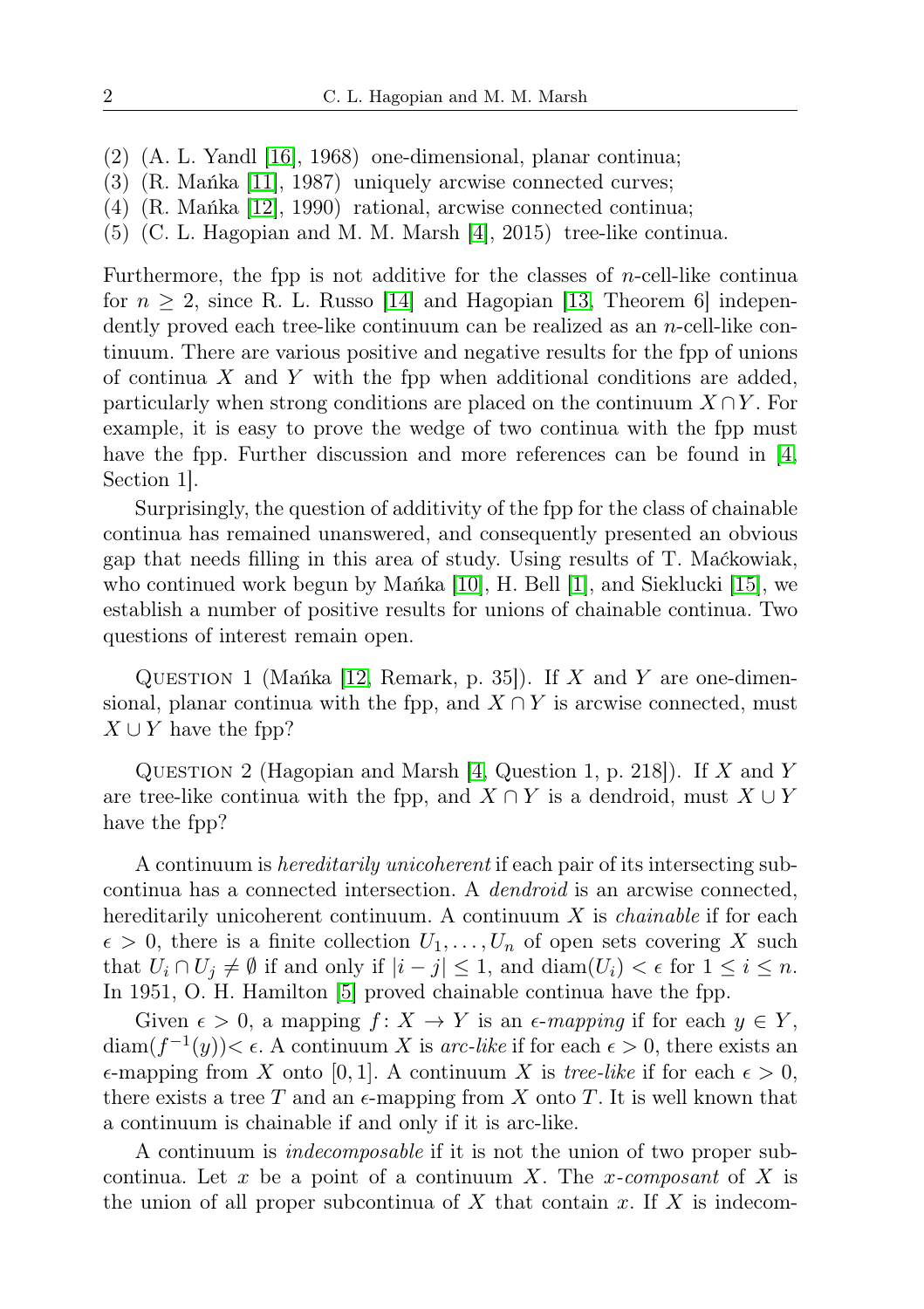posable, then  $X$  is the union of uncountably many dense, pairwise disjoint composants.

The following four theorems are of fundamental importance in establishing the results in this paper.

THEOREM 1 (Cook, [\[2,](#page-7-11) Theorem 1]). Suppose X is a hereditarily unicoherent continuum such that each indecomposable subcontinuum of  $X$  is tree-like. Then X is tree-like.

THEOREM 2 (Cook, [\[2,](#page-7-11) Lemma 2]). If a continuum M is the union of two hereditarily unicoherent continua H and K whose intersection is a continuum, then M is hereditarily unicoherent.

THEOREM 3 (Cook, [\[2,](#page-7-11) Theorem 2]). If a continuum M is the union of two tree-like continua H and K whose intersection is connected, then M is tree-like.

As defined by Maćkowiak [\[9\]](#page-7-12), a composant  $C$  of an indecomposable subcontinuum Q of a continuum X is a K-composant in X if there is a subcontinuum L of X such that  $\emptyset \neq L \cap Q \subset C$  and  $L \setminus Q \neq \emptyset$ .

THEOREM 4 (Maćkowiak, [\[9,](#page-7-12) Corollary 1(iv)]). Suppose X is a hereditarily unicoherent continuum, and each nondegenerate indecomposable subcontinuum of X has the fpp and contains a composant that is not a  $K$ composant. Then X has the fpp.

DEFINITION 1. Let  $J$  be a subset of N with at least two elements, and suppose for each  $i \in J$ ,  $H_i$  is a continuum. Let  $X = \bigcup_{i \in J} H_i$  be a continuum, and suppose that

(i)  $\bigcap_{i\in J} H_i \neq \emptyset$ ,

(ii) for  $i \in J$ ,  $H_i \setminus \bigcup_{j \neq i} H_j \neq \emptyset$ , and

(iii) for  $i, j \in J$ ,  $H_i \cap H_j$  is a continuum.

Then we call X a fan of continua. More specifically, if  $J$  is a finite [infinite] subset of N, we call X a *finite* [*countable*] *fan of continua*. If  $H_i$  is hereditarily unicoherent [treelike, chainable] for each  $i \in J$ , then we call X a fan of hereditarily unicoherent [tree-like, chainable] continua.

We establish some lemmas about fans of hereditarily unicoherent continua before we consider fans and other unions of chainable continua.

LEMMA 1. Suppose  $X = \bigcup_{i \in J} H_i$  is a fan of hereditarily unicoherent continua. Then  $\bigcap_{i\in J'} H_i$  is connected for each nonempty  $J' \subset J$ .

*Proof.* Suppose  $\bigcap_{i \in J'} H_i$  is not connected for some  $J' \subset J$ . Assume, without loss of generality, that  $1 \in J'$ . Let a and b be points in different components of  $\bigcap_{i\in J'} H_i$ . Let A be a subcontinuum of  $H_1$  that is irreducible between a and b. For some  $j \in J'$ ,  $H_j$  does not contain some point p in A. By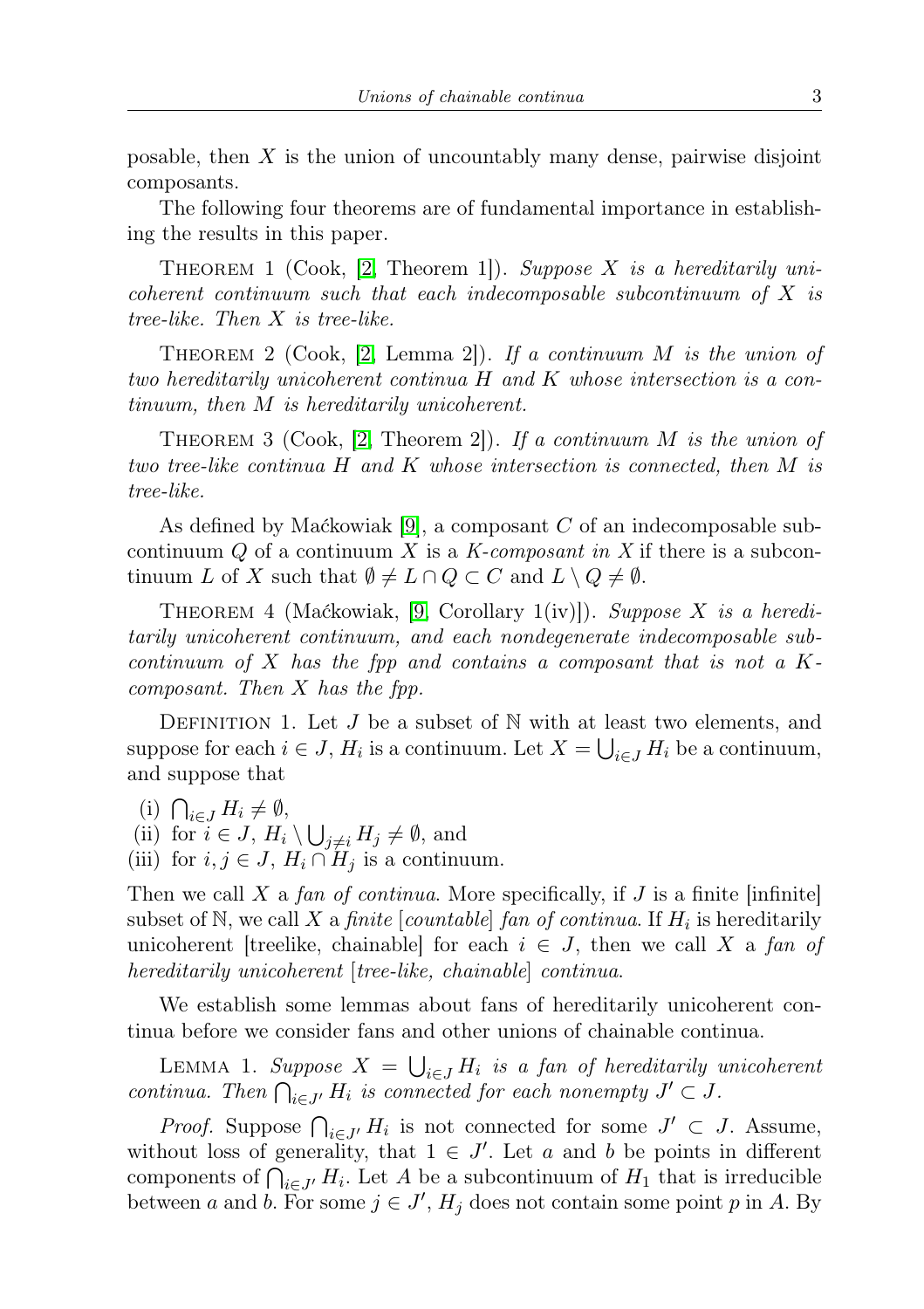Definition 1(iii),  $H_1 \cap H_j$  is a subcontinuum of  $H_1$ . We note that  $a, b \in H_1 \cap$  $H_j \cap A$ . It follows from the hereditary unicoherence of  $H_1$  that  $(H_1 \cap H_j) \cap A$ is a continuum. By the irreducibility of A, we know that  $H_1 \cap H_j \cap A = A$ . So,  $p \in H_j$ , contradicting our choice of j. Hence,  $\bigcap_{i \in J'} H_i$  is connected.

LEMMA 2. Suppose  $X = \bigcup_{i=1}^{n} H_i$  is a finite fan of hereditarily unicoherent continua. Then X is a hereditarily unicoherent continuum.

*Proof.* We use induction on *n*. For  $n = 2$ , the lemma follows from Theorem 2. Assume the lemma holds for some  $n - 1 \geq 2$ . So,  $\bigcup_{i=1}^{n-1} H_i$  is a hereditarily unicoherent continuum. We consider the two hereditarily unicoherent continua  $\bigcup_{i=1}^{n-1} H_i$  and  $H_n$ , and we show their intersection is a continuum.

Note that  $(\bigcup_{i=1}^{n-1} H_i) \cap H_n = \bigcup_{i=1}^{n-1} (H_i \cap H_n)$ . For  $1 \leq i \leq n-1$ , by Definition 1,  $H_i \cap H_n$  is a hereditarily unicoherent continuum. By Lemma 1, for  $1 \leq i < j \leq n-1$ ,  $(H_i \cap H_n) \cap (H_j \cap H_n) = H_i \cap H_j \cap H_n$  is a continuum.

So, by inductive assumption,  $(\bigcup_{i=1}^{n-1} H_i) \cap H_n$  is a hereditarily unicoherent continuum. So, by Theorem 2,  $\bigcup_{i=1}^{n} H_i$  is a hereditarily unicoherent continuum.

LEMMA 3. Suppose  $X = \bigcup_{i=1}^n H_i$  is a finite fan of tree-like continua. Then X is a tree-like continuum.

*Proof.* By Lemma 2,  $X$  is a hereditarily unicoherent continuum. We use induction on  $n$  to show that  $X$  is tree-like.

For  $n = 2$ , the lemma follows from Theorem 3. Assume the lemma holds for some  $n-1 \geq 2$ . So,  $M = \bigcup_{i=1}^{n-1} H_i$  is tree-like. Let  $Q$  be an indecomposable subcontinuum of  $X = \bigcup_{i=1}^{n} H_i$ . Suppose Q meets both  $M \setminus H_n$  and  $H_n \setminus M$ . Then  $Q$  is the union of two nonempty proper subcontinua, namely  $Q =$  $(Q \cap M) \cup (Q \cap H_n)$ , which contradicts the indecomposability of Q. So, either  $Q \subset M$  or  $Q \subset H_n$ , in which case Q is tree-like. By Theorem 1, X is tree-like. ■

A continuum T is a *triod* if there exist subcontinua  $A_1$ ,  $A_2$ ,  $A_3$ , and K of T such that  $T = A_1 \cup A_2 \cup A_3$ , K is a proper subcontinuum of  $A_i$  for  $i \in \{1, 2, 3\}$ , and  $K = A_1 \cap A_2 = A_1 \cap A_3 = A_2 \cap A_3$ .

LEMMA 4. Suppose  $X$  is a chainable continuum, and  $Q$  is an indecomposable proper subcontinuum of  $X$ . Then  $Q$  has at most two composants that are K-composants in X.

*Proof.* Assume Q has three distinct composants  $C_1$ ,  $C_2$ , and  $C_3$  that are K-composants in X. For  $i = 1, 2, 3$ , let  $L_i$  be a subcontinuum of X such that  $\emptyset \neq L_i \cap Q \subset C_i$  and  $L_i \setminus Q \neq \emptyset$ . Note that  $L_i \cap Q = L_i \cap C_i$  for each  $i = 1, 2, 3$ . So, by hereditary unicoherence,  $L_1$ ,  $L_2$ , and  $L_3$  are pairwise disjoint. It follows that  $(L_1 \cup Q) \cup (L_2 \cup Q) \cup (L_3 \cup Q)$  is a triod in X, which contradicts the assumption that X is chainable.  $\blacksquare$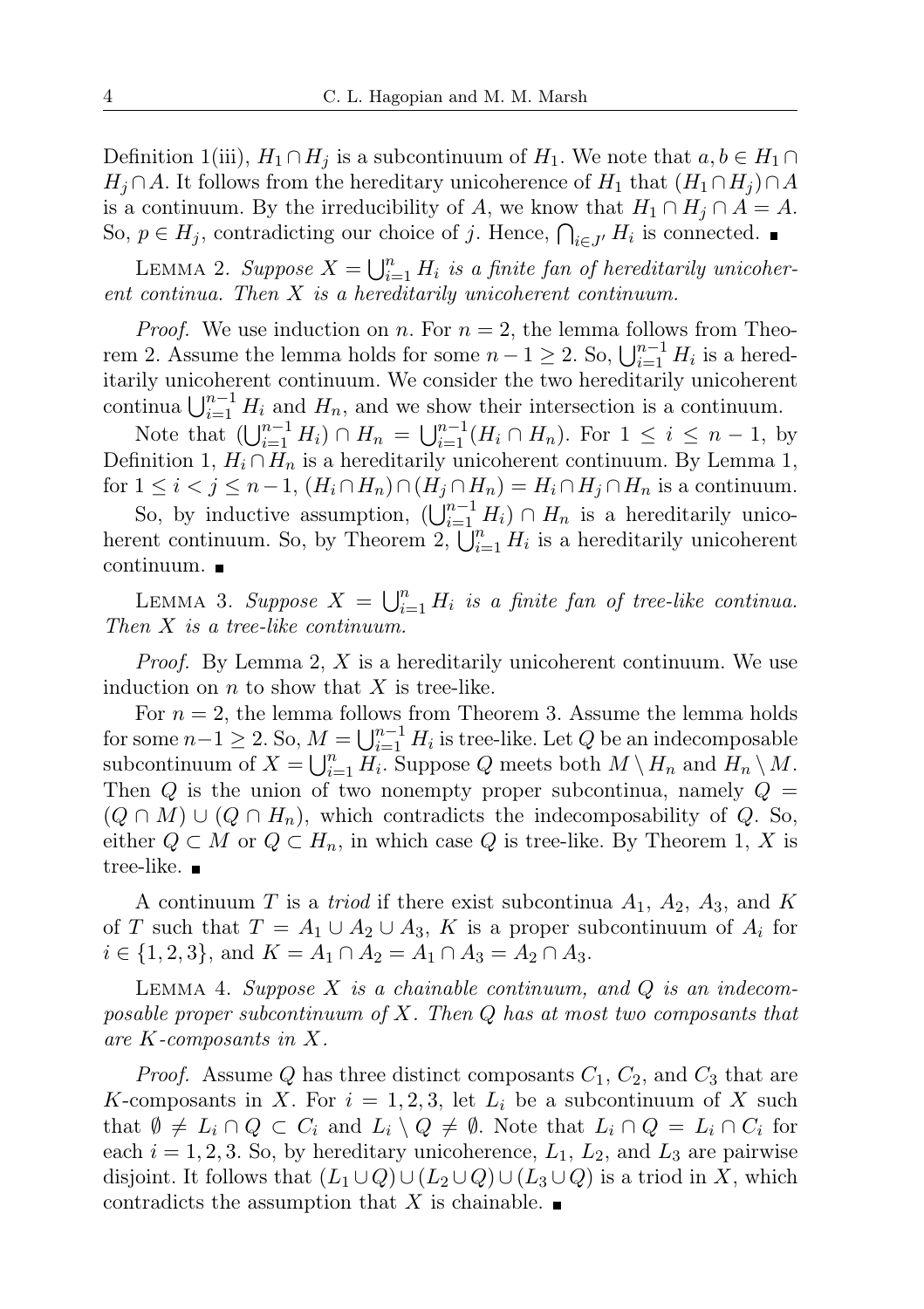Hereafter, we consider various unions of chainable continua.

LEMMA 5. Suppose  $X = \bigcup_{i=1}^n H_i$  is a finite fan of chainable continua. Then each indecomposable subcontinuum of X is contained in  $H_i$  for some  $1 \leq i \leq n$ .

*Proof.* We use induction on n. If  $n = 2$ , and Q is an indecomposable subcontinuum of X, then either  $Q \subset H_1$  or  $Q \subset H_2$  as we saw in the inductive step of the proof of Lemma 3.

Assume the lemma is true for some  $n-1 \geq 2$ . Let Q be an indecomposable subcontinuum of X, and assume  $Q \not\subset H_i$  for all  $1 \leq i \leq n$ . Let  $L = \bigcup_{i=1}^{n-1} H_i$ . If  $Q \subset L$ , then by inductive assumption, there exists  $1 \leq i \leq n-1$  such that  $Q \subset H_i$ , contradicting our assumption. So, we have  $Q \cap (H_n \setminus L) \neq \emptyset$ . Also,  $Q \cap (L \setminus H_n) \neq \emptyset$  since  $Q \not\subset H_n$ . By Lemma 2, X is hereditarily unicoherent. So, it follows that Q is the union of two of its nonempty proper subcontinua, specifically  $Q = (Q \cap L) \cup (Q \cap H_n)$ , contradicting the indecomposability of  $Q$ .

THEOREM 5. Suppose  $X = \bigcup_{i=1}^{n} H_i$  is a finite fan of chainable continua. Then  $X$  is a tree-like continuum with the fpp.

*Proof.* By Lemma 3, X is a tree-like continuum, and hence hereditarily unicoherent. Since chainable continua have the fpp, it follows from Lemma 4, Lemma 5, and Theorem 4 that X has the fpp.  $\blacksquare$ 

COROLLARY 1. The fixed point property is additive for the class of chainable continua.

Example 2, at the end of the paper, shows Theorem 5 cannot be generalized to a countable fan of chainable continua.

DEFINITION 2. A continuum X is a tree of chainable continua if X is hereditarily unicoherent, and  $X$  is a finite union of finite fans of chainable continua.

THEOREM 6. Suppose  $X$  is a tree of chainable continua. Then each indecomposable subcontinuum of  $X$  is contained in some chainable subcontinuum of  $X$ .

*Proof.* Let  $X = \bigcup_{i=1}^{n} X_i$ , where each  $X_i = \bigcup_{j=1}^{m_i} H_{ij}$  is a fan of chainable continua. We show, in particular, that each indecomposable subcontinuum of X is contained in  $H_{ij}$  for some  $1 \leq i \leq n$  and  $1 \leq j \leq m_i$ . We use induction on n.

If  $n = 1$ , the result follows from Lemma 5. Assume the lemma holds for some  $n-1 \geq 1$ .

Let  $L = \bigcup_{i=1}^{n-1} X_i$ , and let Q be an indecomposable subcontinuum of X. If either  $Q \subset L$ , or  $Q \subset X_n$ , then the theorem follows, respectively, either from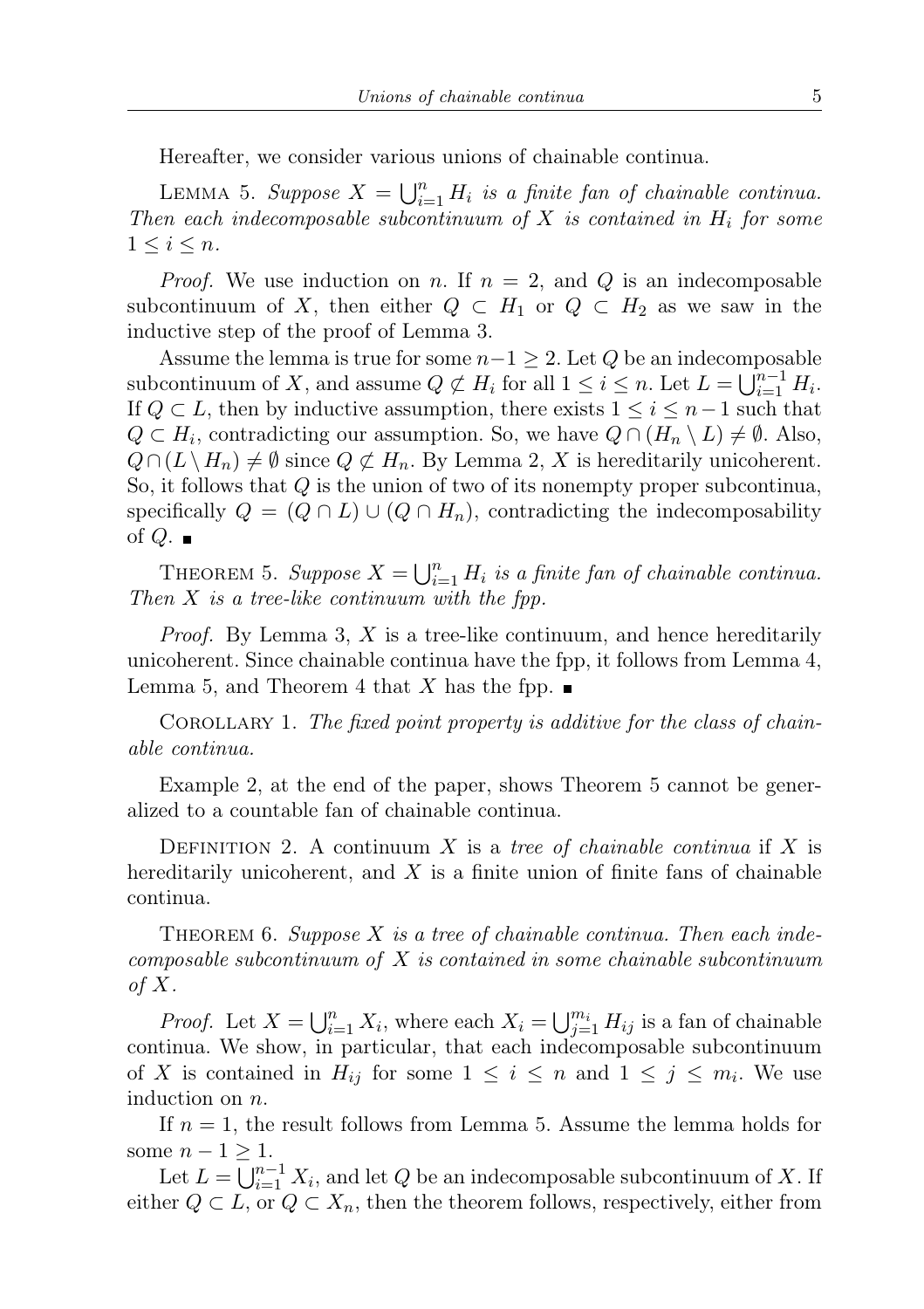the inductive assumption or from Lemma 5. So, we assume  $Q \cap (L \setminus X_n) \neq$  $\emptyset \neq Q \cap (X_n \backslash L)$ . It follows that  $Q = (Q \cap L) \cup (Q \cap X_n)$  is not indecomposable, a contradiction.

THEOREM 7. Suppose X is a tree of chainable continua. Then X is a tree-like continuum with the fpp.

*Proof.* It follows from Theorems 6 and 1 that X is tree-like. It follows from Theorem 6, Lemma 4, and Theorem 4 that X has the fpp.  $\blacksquare$ 

Considering infinite unions of hereditarily unicoherent, tree-like, or chainable continua, it is useful to recall Cook's clumps of continua. In [\[3\]](#page-7-13), Cook defines a nondegenerate collection  $G$  of continua to be a *clump* provided that  $\bigcup_{g\in G} g$  is a continuum, there exists a continuum C that is a proper subcontinuum of each  $g \in G$ , and C is the intersection of any two members of G. Cook calls C the *center* of G. As Cook's clumps relate to notions and results in this paper, for convenience we also say that  $X = \bigcup_{g \in G} g$  is a *clump of* continua. Thus, saying a continuum is either a clump or a fan of continua is a structural statement about realizing X as a certain union of subcontinua.

For subsets  $J \subset \mathbb{N}$  as in Definition 1, it is easy to see that if  $X = \bigcup_{i \in J} H_i$ is a clump of continua, then  $X = \bigcup_{i \in J} H_i$  is a fan of continua. However, a fan  $X = \bigcup_{i \in J} H_i$  of continua may not be a clump of continua, expressed as a union of the same  $H_i$ s, since the intersection of some two  $H_j$  and  $H_k$  may not equal  $\bigcap_{i\in J} H_i$ . Nevertheless, for finite J, we see, from Lemmas 2 and 3, that each fan  $X = \bigcup_{i \in J} H_i$  of hereditarily unicoherent (tree-like) continua is always a clump of two hereditarily unicoherent (tree-like) continua. The same cannot be said for finite fans of chainable continua, as can be seen by viewing a tree  $T$  that has exactly three branchpoints, each of order 3, as a fan of three arcs. In fact, T cannot be realized as a clump of chainable continua. In general, for finite J with more than two elements, a fan union is a finer structure than a clump union.

A clump of continua  $G$  with center  $C$  is said to be upper semicontinuous provided that whenever  $\{p_i\}_{i\geq 1}$  and  $\{q_i\}_{i\geq 1}$  are two sequences of points in  $X = \bigcup_{g \in G} g$  converging, respectively, to p and q in  $X \setminus C$ , where for each  $i \geq 1$ ,  $p_i$  and  $q_i$  are in the same member of G, it follows that p and q are in the same member of G.

THEOREM 8. Suppose  $X = \bigcup_{g \in G} g$  is an upper semicontinuous clump of chainable continua, and dim  $X = 1$ . Then X is a tree-like continuum with the fpp.

*Proof.* It follows from [\[3,](#page-7-13) Theorem 12] that X is tree-like, and hence hereditarily unicoherent. It follows from [\[3,](#page-7-13) Theorem 10] that each indecomposable subcontinuum of X is contained in g for some  $g \in G$ . By Lemma 4 and Theorem 4, X has the fpp.  $\blacksquare$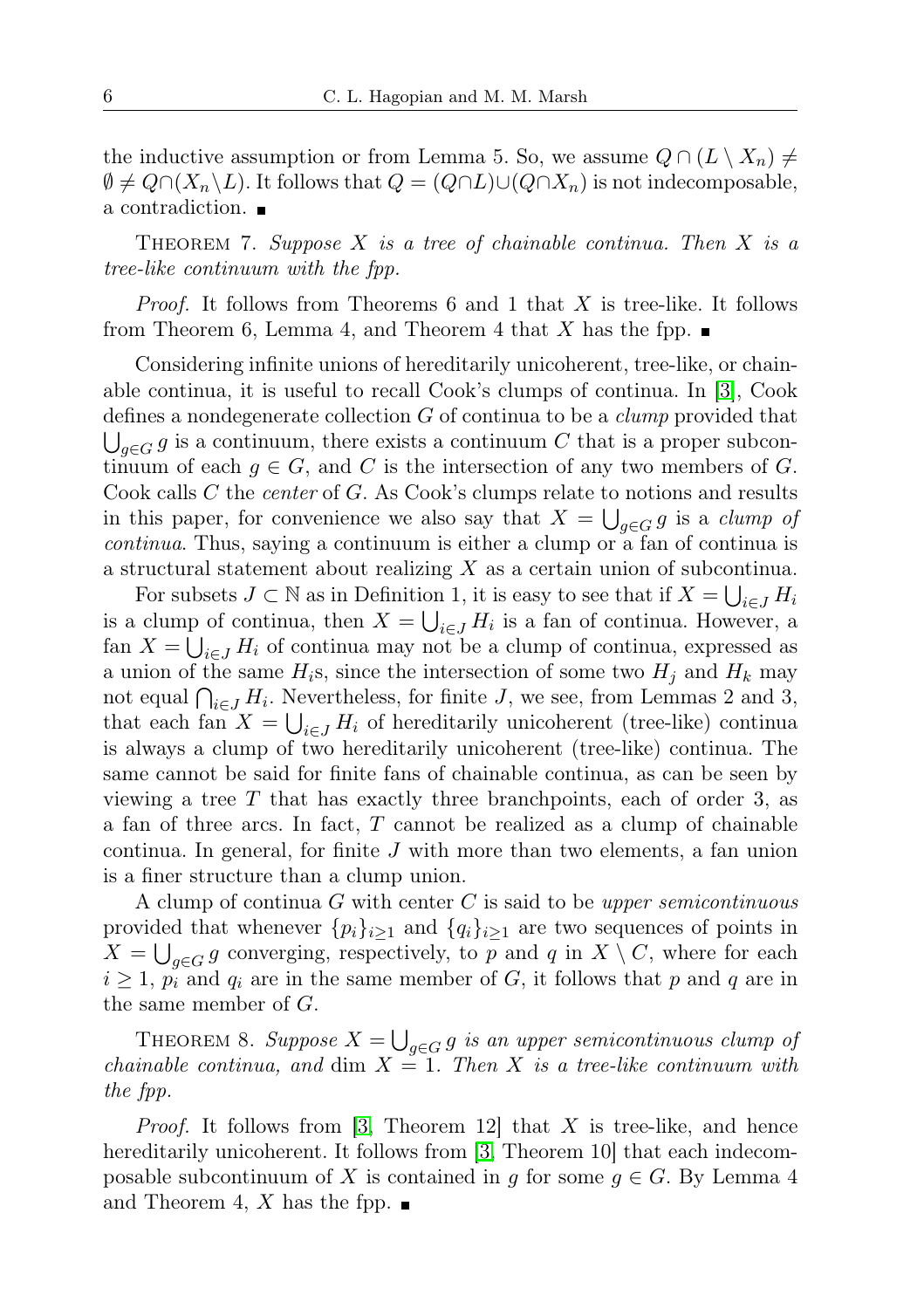In [\[6,](#page-7-14) Theorem 3.4], W. T. Ingram defines an inverse limit  $X$  on [0, 1] with a single surjective set-valued bonding function  $f$ , where the graph of  $f$  is the union of the graphs of two mappings  $f_1$  and  $f_2$  on [0, 1], the graphs of  $f_1$ and  $f_2$  intersect only at a common fixed point x of  $f_1$  and  $f_2$ , and  $f_1^{-1}(x)$  ${x} = f_2^{-1}(x)$ . In the proof of Theorem 3.4, Ingram shows that dim  $X = 1$ , and that  $X$  is the union of an upper semicontinuous clump of chainable continua with a degenerate center. In [\[7,](#page-7-15) Theorem 5.6], Ingram extends this result, allowing f to be the union of finitely many mappings or continuumvalued functions. In the case of  $f$  being a union of mappings, we have the following theorem that follows immediately from Ingram's Theorem 5.6 and our Theorem 8.

THEOREM 9. Suppose  $\mathcal{F} = \{f_1, \ldots, f_n\}$  is a finite collection of mappings on [0, 1] such that the union of the graphs of the members of  $\mathcal F$  is the graph of a surjective upper semicontinuous set-valued function f. Suppose also that there is a point  $x \in [0,1]$  such that (1) if  $1 \leq i \leq n$ , then  $f_i(x) = x$  and  $f_i^{-1}(x) = \{x\}$ , and (2) if  $f_i$  and  $f_j$  are two members of  $\mathcal F$ , then  $x$  is the only coincidence point of  $f_i$  and  $f_j$ . Then  $X = \lim_{n \to \infty} f$  is a tree-like continuum with the fpp.

THEOREM 10. Suppose  $X = \bigcup_{i=1}^{\infty} H_i$  is a countable clump of chainable continua. Then  $X$  is a tree-like continuum with the fpp.

*Proof.* It follows from [\[3,](#page-7-13) Theorem 15] that X is tree-like. As in the proof of Theorem 8, by  $\left|3, 1\right|$  Theorem 10, each indecomposable subcontinuum of X is contained in  $H_i$  for some  $i \geq 1$ . By Lemma 4 and Theorem 4, X has the fpp.  $\blacksquare$ 

If  $X$  is a countable clump of continua with a degenerate center, then  $X$  is called a countable wedge of continua.

COROLLARY 2. If  $X$  is a countable wedge of chainable continua, then X is a tree-like continuum with the fpp.

The following example shows Corollary 2 cannot be generalized to wedges of tree-like continua.

EXAMPLE 1 (Hagopian and Marsh, [\[4,](#page-7-4) Example 1]). There exists a countable wedge of tree-like continua, each having the fpp, that is a tree-like continuum without the fpp. Furthermore, all but one of the tree-like continua are arcs.

Example 2 below shows the structure of countable fans of chainable continua is too general to necessitate the fpp.

EXAMPLE 2. There is a countable fan of chainable continua, in fact of arcs, that is not tree-like and does not have the fpp.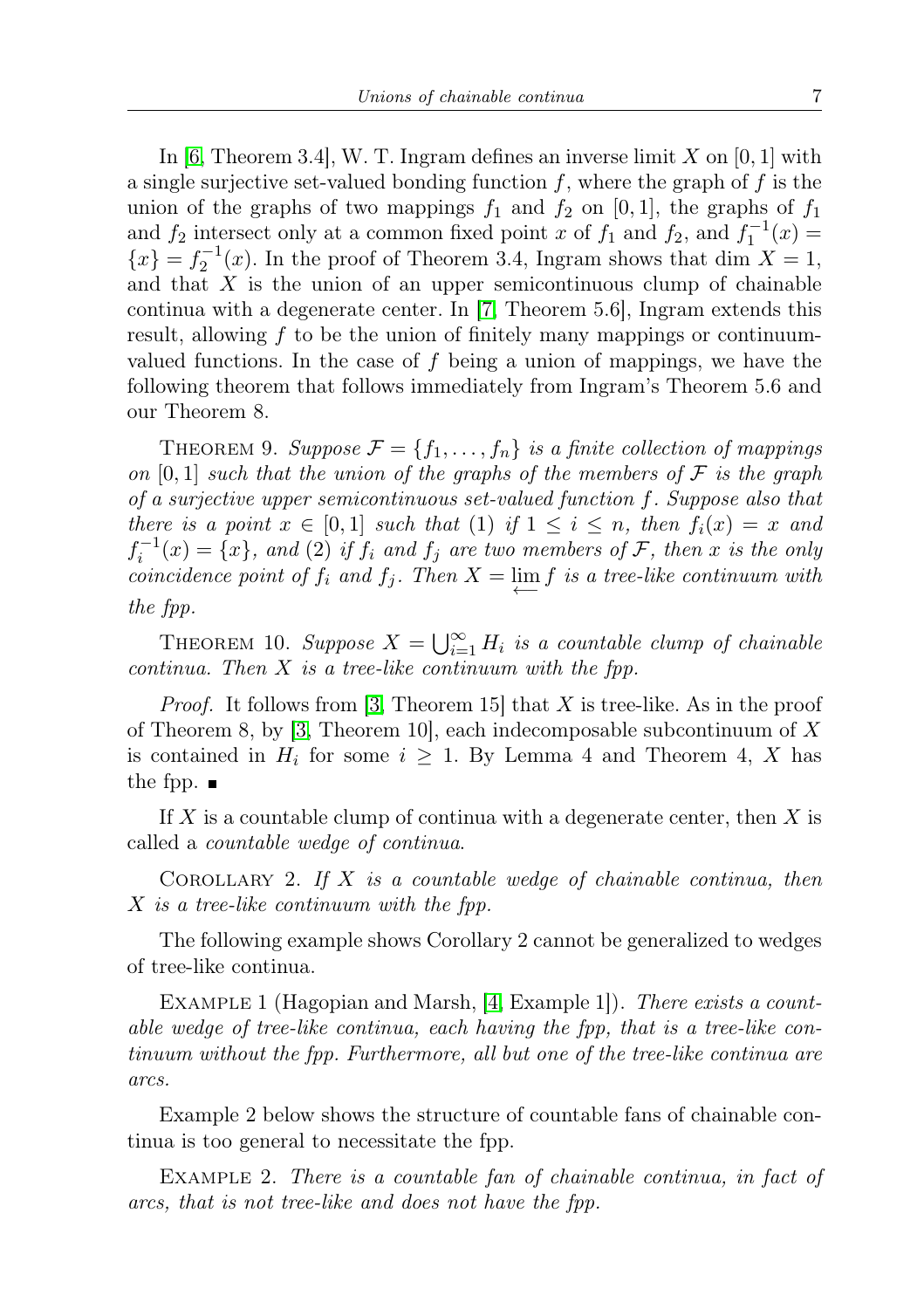*Proof.* Let X be the continuum in Figure 1. We note that X is a countable fan of arcs. Let  $H_1$  be the arc in X with endpoints q and  $p_1$ . For  $i \geq 2$ , let  $H_i$  be the arc in X with endpoints q and  $p_i$  that contains the point w. It is clear that  $X = \bigcup_{i \geq 1} H_i$  is a countable fan of arcs that is not tree-like, and does not have the fpp.



Fig. 1. A countable fan of arcs

## References

- <span id="page-7-8"></span>[\[1\]](http://dx.doi.org/10.1090/S0002-9947-1967-0214036-2) H. Bell, On fixed point properties of plane continua, Trans. Amer. Math. Soc. 128 (1967), 529–548.
- <span id="page-7-11"></span>[\[2\]](http://dx.doi.org/10.4064/fm-68-1-19-22) H. Cook, *Tree-likeness of dendroids and*  $\lambda$ *-dendroids*, Fund. Math. 68 (1970), 19–22.
- <span id="page-7-13"></span>[\[3\]](http://dx.doi.org/10.4064/fm-86-2-91-100) H. Cook, Clumps of continua, Fund. Math. 86 (1974), 91–100.
- <span id="page-7-4"></span>[\[4\]](http://dx.doi.org/10.4064/fm231-2-2) C. L. Hagopian and M. M. Marsh, Non-additivity of the fixed point property for tree-like continua, Fund. Math. 231 (2015), 113–137.
- <span id="page-7-10"></span>[\[5\]](http://dx.doi.org/10.1090/S0002-9939-1951-0039993-2) O. H. Hamilton, A fixed point theorem for pseudo-arcs and certain other metric continua, Proc. Amer. Math. Soc. 2 (1951), 173–174.
- <span id="page-7-14"></span>[6] W. T. Ingram, Tree-likeness of certain inverse limits with set-valued functions, Topology Proc. 42 (2013), 17–24.
- <span id="page-7-15"></span>[7] W. T. Ingram, One-dimensional inverse limits with set-valued functions, Topology Proc. 46 (2015), 243–253.
- <span id="page-7-0"></span>[\[8\]](http://dx.doi.org/10.1090/S0002-9904-1967-11848-2) W. Lopez, An example in the fixed point theory of polyhedra, Bull. Amer. Math. Soc. 73 (1967), 922–924.
- <span id="page-7-12"></span>[9] T. Maćkowiak, Indecomposable continua and the fixed point property, Bull. Acad. Polon. Sci. Sér. Sci. Math. 27 (1979), 903–912.
- <span id="page-7-7"></span>[\[10\]](http://dx.doi.org/10.4064/fm-91-2-105-121) R. Mańka, Association and fixed points, Fund. Math. 91 (1976), 105–121.
- <span id="page-7-2"></span>[\[11\]](http://dx.doi.org/10.4064/cm-51-1-227-238) R. Mańka, On uniquely arcwise connected curves, Colloq. Math. 51 (1987), 227–238.
- <span id="page-7-3"></span>[\[12\]](http://dx.doi.org/10.4064/fm-136-1-27-36) R. Mańka, On the additivity of the fixed point property for 1-dimensional continua, Fund. Math. 136 (1990), 27–36.
- <span id="page-7-6"></span>[13] M. M. Marsh, Covering spaces, inverse limits, and induced coincidence producing mappings, Houston J. Math. 29 (2003), 983–992.
- <span id="page-7-5"></span>[\[14\]](http://dx.doi.org/10.4064/fm-105-1-41-60) R. L. Russo, Universal continua, Fund. Math. 105 (1979), 41–60.
- <span id="page-7-9"></span>[\[15\]](http://dx.doi.org/10.4064/fm-63-3-257-278) K. Sieklucki, On a class of plane acyclic continua with the fixed point property, Fund. Math. 63 (1968), 257–278.
- <span id="page-7-1"></span>[\[16\]](http://dx.doi.org/10.1080/00029890.1968.11970960) A. L. Yandl, On a question concerning fixed points, Amer. Math. Monthly 75 (1968), 152–156.